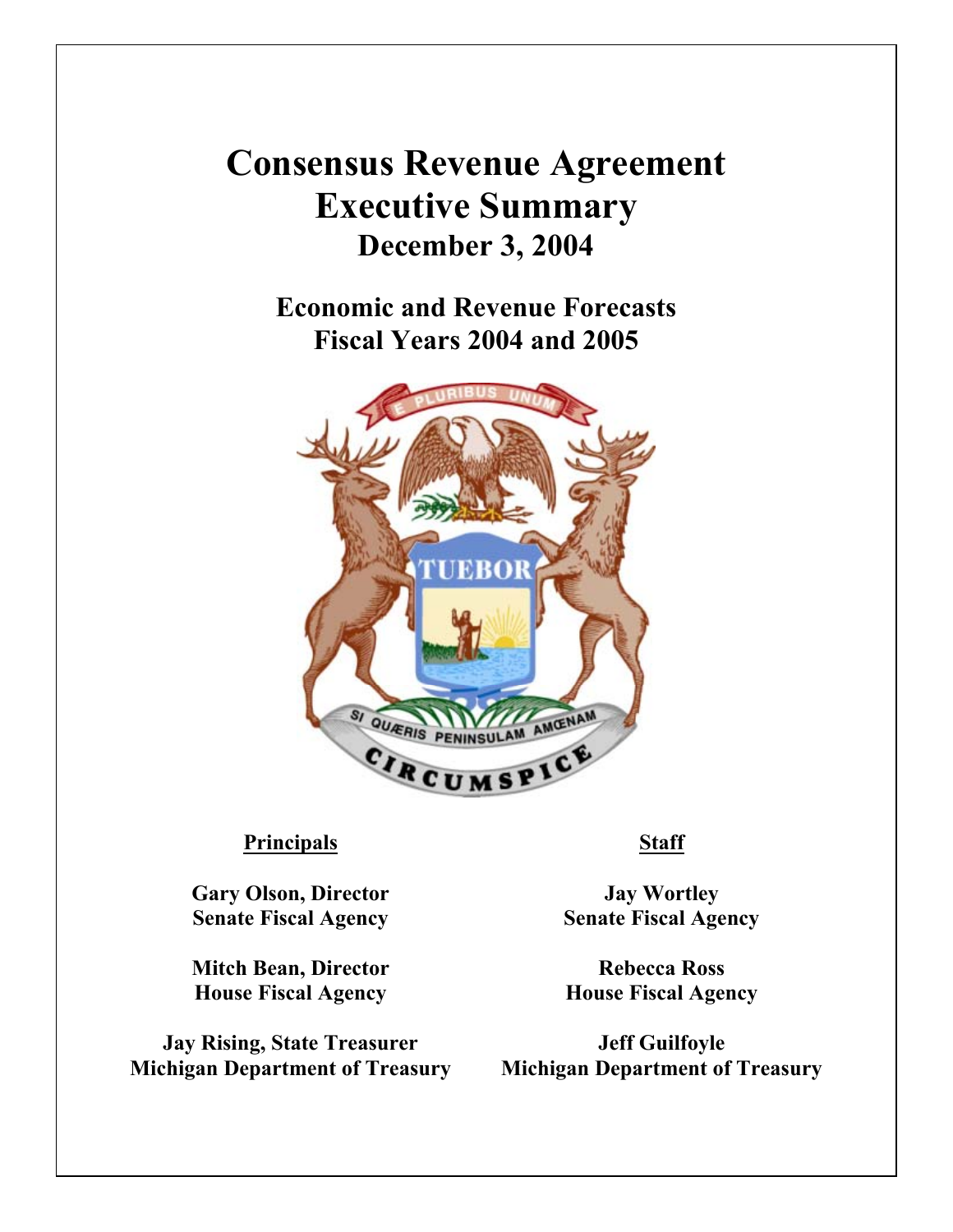|                                                                   |                            | December 2004              |                                         |                              |                                         |                              |                                         |
|-------------------------------------------------------------------|----------------------------|----------------------------|-----------------------------------------|------------------------------|-----------------------------------------|------------------------------|-----------------------------------------|
|                                                                   | Calendar<br>2002<br>Actual | Calendar<br>2003<br>Actual | Percent<br>Change<br>from Prior<br>Year | Calendar<br>2004<br>Forecast | Percent<br>Change<br>from Prior<br>Year | Calendar<br>2005<br>Forecast | Percent<br>Change<br>from Prior<br>Year |
| <b>United States</b>                                              |                            |                            |                                         |                              |                                         |                              |                                         |
| Real Gross Domestic Product<br>(Billions of Chained 2000 Dollars) | \$10,075                   | \$10,381                   | 3.0%                                    | \$10,838                     | 4.4%                                    | \$11,185                     | 3.2%                                    |
| Implicit Price Deflator GDP<br>$(2000 = 100)$                     | 104.1                      | 106.0                      | 1.8%                                    | 108.2                        | 2.1%                                    | 110.6                        | 2.2%                                    |
| <b>Consumer Price Index</b><br>$(1982 - 84 = 100)$                | 179.9                      | 184.0                      | 2.3%                                    | 189.0                        | 2.7%                                    | 193.9                        | 2.6%                                    |
| Personal Consumption Deflator<br>$(2000 = 100)$                   | 103.5                      | 105.5                      | 1.9%                                    | 107.7                        | 2.1%                                    | 109.9                        | 2.0%                                    |
| 3-month Treasury Bills<br>Interest Rate (percent)                 | 1.6                        | 1.0                        |                                         | 1.4                          |                                         | 2.4                          |                                         |
| Aaa Corporate Bonds<br>Interest Rate (percent)                    | 6.5                        | 5.7                        |                                         | 5.6                          |                                         | 5.7                          |                                         |
| Unemployment Rate - Civilian<br>(percent)                         | 5.8                        | 6.0                        |                                         | 5.5                          |                                         | 5.4                          |                                         |
| <b>Light Vehicle Sales</b><br>(millions of units)                 | 16.8                       | 16.6                       | $-0.9%$                                 | 16.7                         | 0.5%                                    | 16.8                         | 0.6%                                    |
| Passenger Car Sales<br>(millions of units)                        | 8.1                        | 7.6                        | $-6.0\%$                                | 7.4                          | $-2.8%$                                 | 7.4                          | $0.0\%$                                 |
| <b>Light Truck Sales</b><br>(millions of units)                   | 8.7                        | 9.0                        | 3.8%                                    | 9.3                          | 3.2%                                    | 9.4                          | 1.1%                                    |
| Import Share of Light Vehicles<br>(percent)                       | 19.6                       | 19.9                       |                                         | 20.1                         |                                         | 20.6                         |                                         |
| Michigan                                                          |                            |                            |                                         |                              |                                         |                              |                                         |
| Wage and Salary Employment<br>(thousands)                         | 4,478                      | 4,412                      | $-1.5%$                                 | 4,363                        | $-1.1%$                                 | 4,376                        | 0.3%                                    |
| <b>Unemployment Rate</b><br>(percent)                             | 6.2                        | 7.3                        |                                         | 6.7                          |                                         | 6.9                          |                                         |
| Personal Income<br>(millions of dollars)                          | \$302,019                  | \$314,460                  | 4.1%                                    | \$322,950                    | 2.7%                                    | \$337,483                    | 4.5%                                    |
| Real Personal Income<br>(millions of 1982-84 dollars)             | \$168,820                  | \$172,307                  | 2.1%                                    | \$173,816                    | $0.9\%$                                 | \$177,342                    | 2.0%                                    |
| Wages and Salaries<br>(millions of dollars)                       | \$173,339                  | \$176,493                  | 1.8%                                    | \$177,728                    | $0.7\%$                                 | \$184,304                    | 3.7%                                    |
| Detroit Consumer Price Index<br>$(1982 - 84 = 100)$               | 178.9                      | 182.5                      | 2.0%                                    | 185.8                        | 1.8%                                    | 190.3                        | 2.4%                                    |
| Detroit CPI Fiscal Year<br>$(1982 - 84 = 100)$                    | 177.5                      | 182.0                      | 2.5%                                    | 184.4                        | 1.3%                                    | 189.2                        | 2.6%                                    |

## **Table 1 Consensus Economic Forecast** December 2004